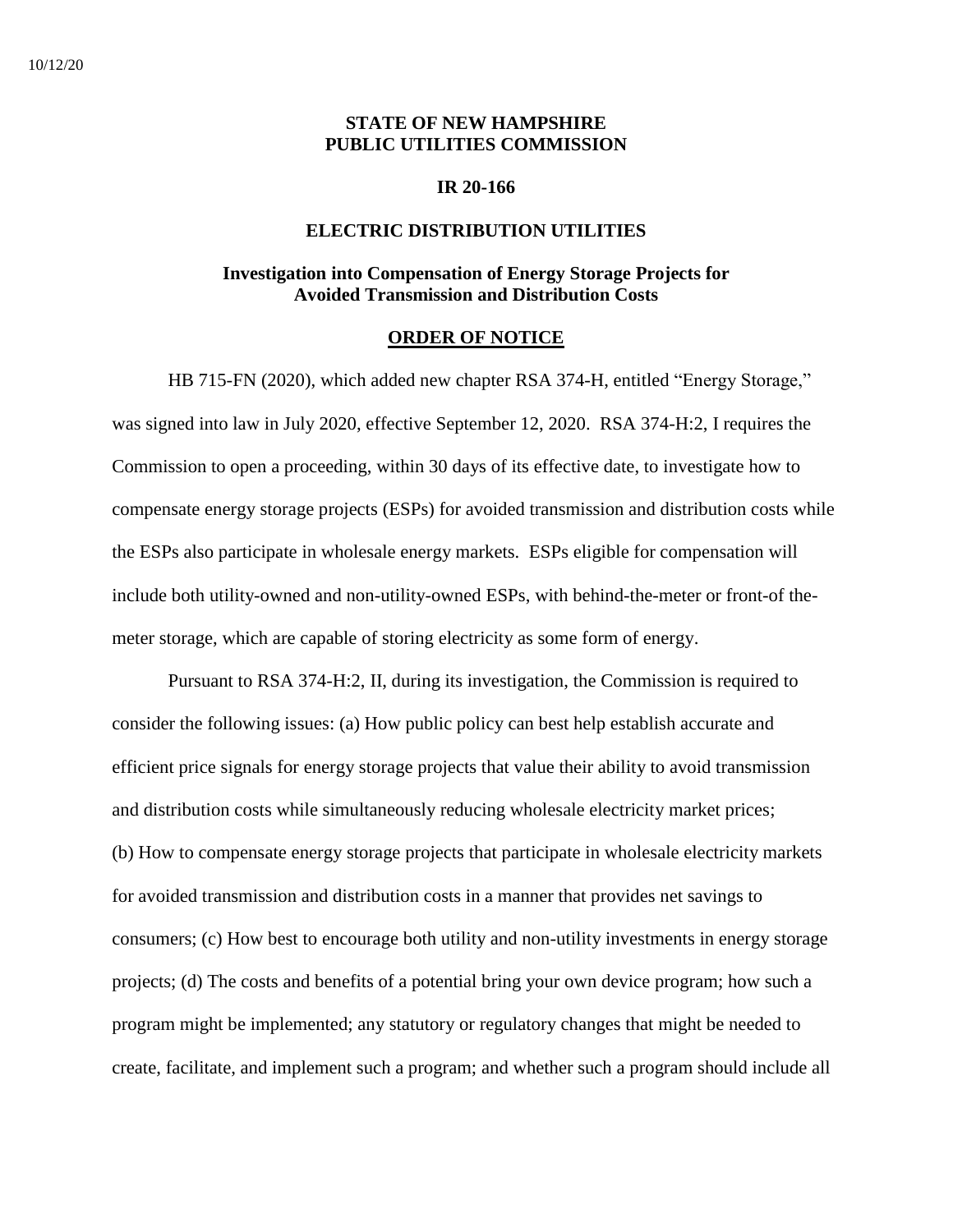distributed energy resources or be limited to distributed energy storage projects; (e) Any statutory changes the general court should implement, including but not limited to changes to or exceptions from RSA 374-F or RSA 374-G, to enable energy storage projects to receive appropriate compensation for avoided transmission and distribution costs while also participating in wholesale energy markets; and (f) Any other topic the commission reasonably believes it should consider in order to diligently conduct the proceeding. Within two years of initiating its investigation, the Commission is required to submit its report and recommendations to the New Hampshire House and Senate standing committees with jurisdiction over energy and utility matters. The report must identify ways any recommended statutory changes can minimize any potential conflict with the electric restructuring policy principles of RSA 374-F.

The Commission is commencing this investigation to provide an opportunity for public comment on these issues. The electric distribution utilities regulated by the Commission shall be mandatory participants in the investigation. This order and subsequent comments and other submissions, other than any information for which confidential treatment is requested of or granted by the Commission, will be posted to the Commission's website at [www.puc.nh.gov.](http://www.puc.nh.gov/)

This proceeding raises, *inter alia*, issues related to energy storage compensation as identified in RSA 374-H:2, II.

The electric distribution utilities, Commission Staff (Staff), and other interested stakeholders shall have until January 11, 2021 to file written comments with the Commission. Commenters are encouraged to address the issues listed in RSA 374-H:2, II, and to cite relevant data and approaches from New Hampshire and other jurisdictions.

Staff will review the comments, conduct a public stakeholder technical session on January 25, 2021, and issue a recommendation to the Commission by July 12, 2021. The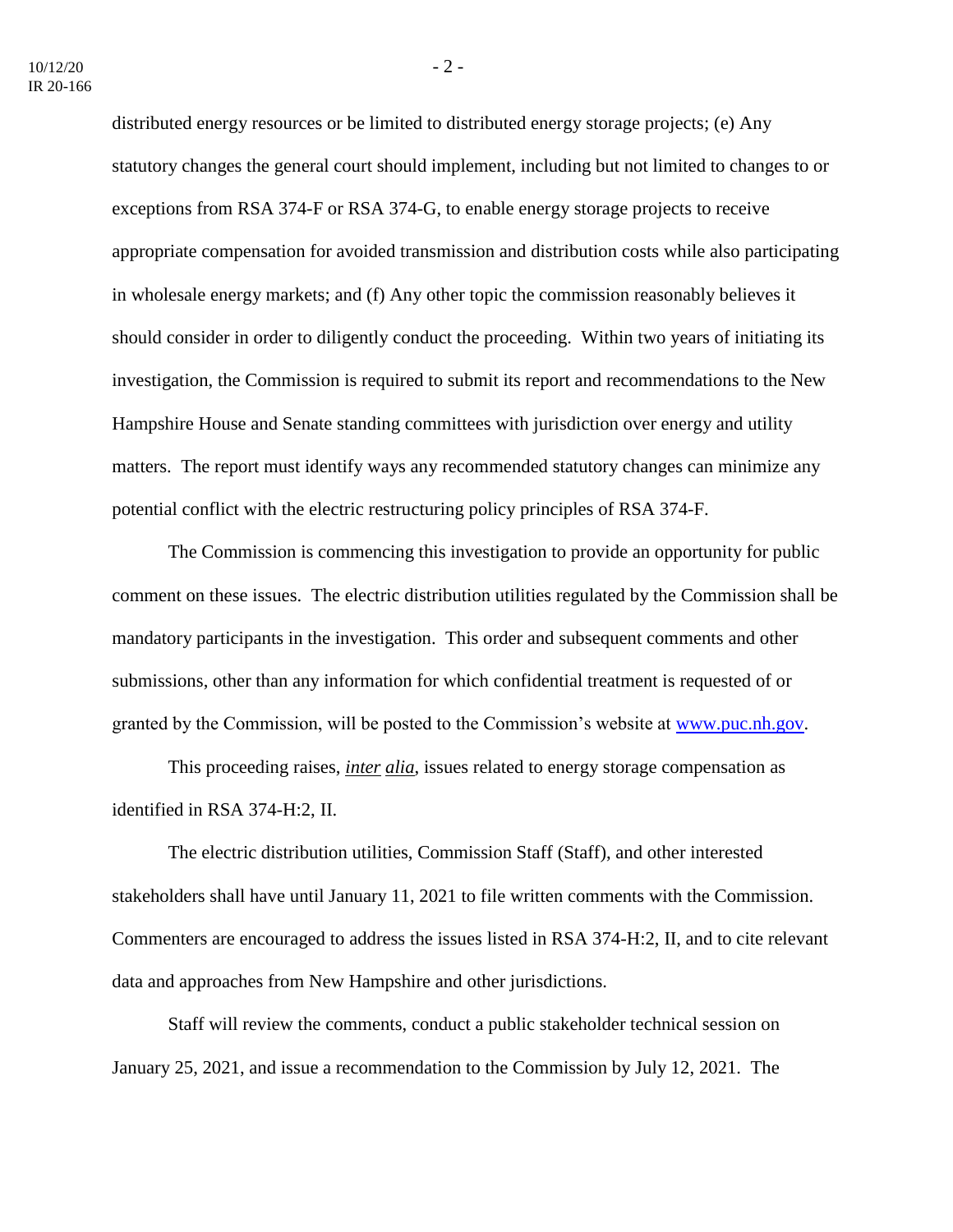Commission will accept written comments on that recommendation on or before August 16, 2021, and hold a public comment hearing September 3, 2021. After reviewing Staff's recommendation and the stakeholder comments, the Commission will issue its report and recommendations to the designated New Hampshire legislative committees.

## **Based upon the foregoing, it is hereby**

**ORDERED**, that the Executive Director shall publish this order of notice on the Commission's website no later than one business day after the date of issue; and it is

**FURTHER ORDERED**, that written comments consistent with this order and N.H.

Admin. R., Puc 202.06(a) may be filed by electronic mail sent to [executive.director@puc.nh.gov](mailto:executive.director@puc.nh.gov) on or before January 11, 2021; and it is

**FURTHER ORDERED**, that, consistent with Governor Christopher T. Sununu's Emergency Order #12, the Commission will hold a web-enabled remote public stakeholder technical session on January 25, 2021 at 10:00 a.m. Members of the public who wish to access the stakeholder technical session may do so by [clicking here.](https://www.puc.nh.gov/Regulatory/Calendar-Remote.html) **If you have any difficulty obtaining access to this remote event, please notify the Commission by calling (603) 271- 2431 as soon as possible**; and it is

**FURTHER ORDERED**, that the Staff of the Commission shall issue a recommendation to the Commission by July 12, 2021; and it is

**FURTHER ORDERED**, that the Commission will accept written comments on the Staff Recommendation from interested stakeholders on or before August 13, 2021; and it is

**FURTHER ORDERED**, that the Commission will hold a public comment hearing on September 3, 2021 to receive comment on the Staff Recommendation**.**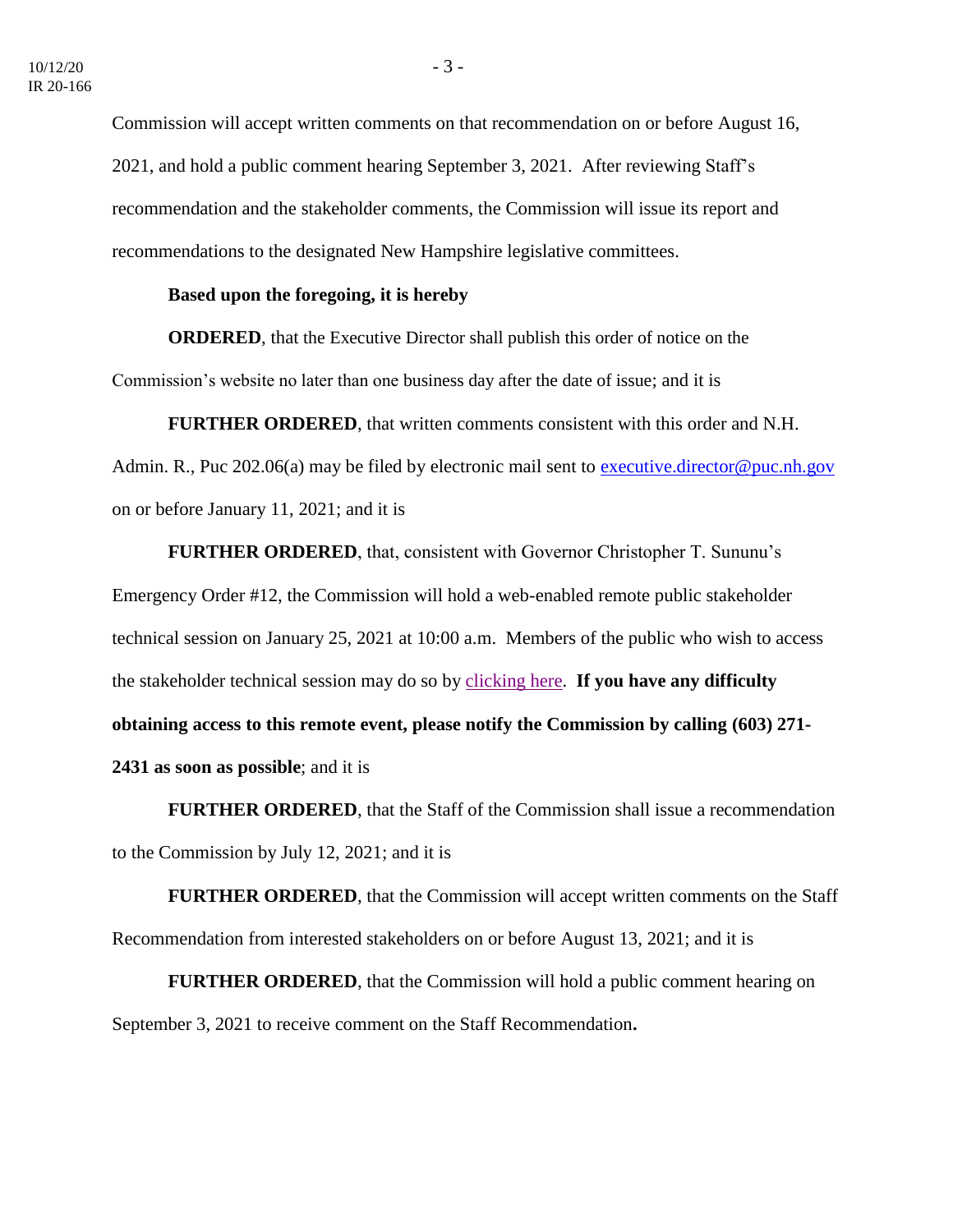By order of the Public Utilities Commission of New Hampshire this twelfth day of

October, 2020.

uland

Debra A. Howland Executive Director

Individuals needing assistance or auxiliary communication aids due to sensory impairment or other disability should contact the Americans with Disabilities Act Coordinator, NHPUC, 21 S. Fruit St., Suite 10, Concord, New Hampshire 03301-2429; 603-271-2431; TDD Access: Relay N.H. 1-800-735-2964. Notification of the need for assistance should be made one week prior to the scheduled event.